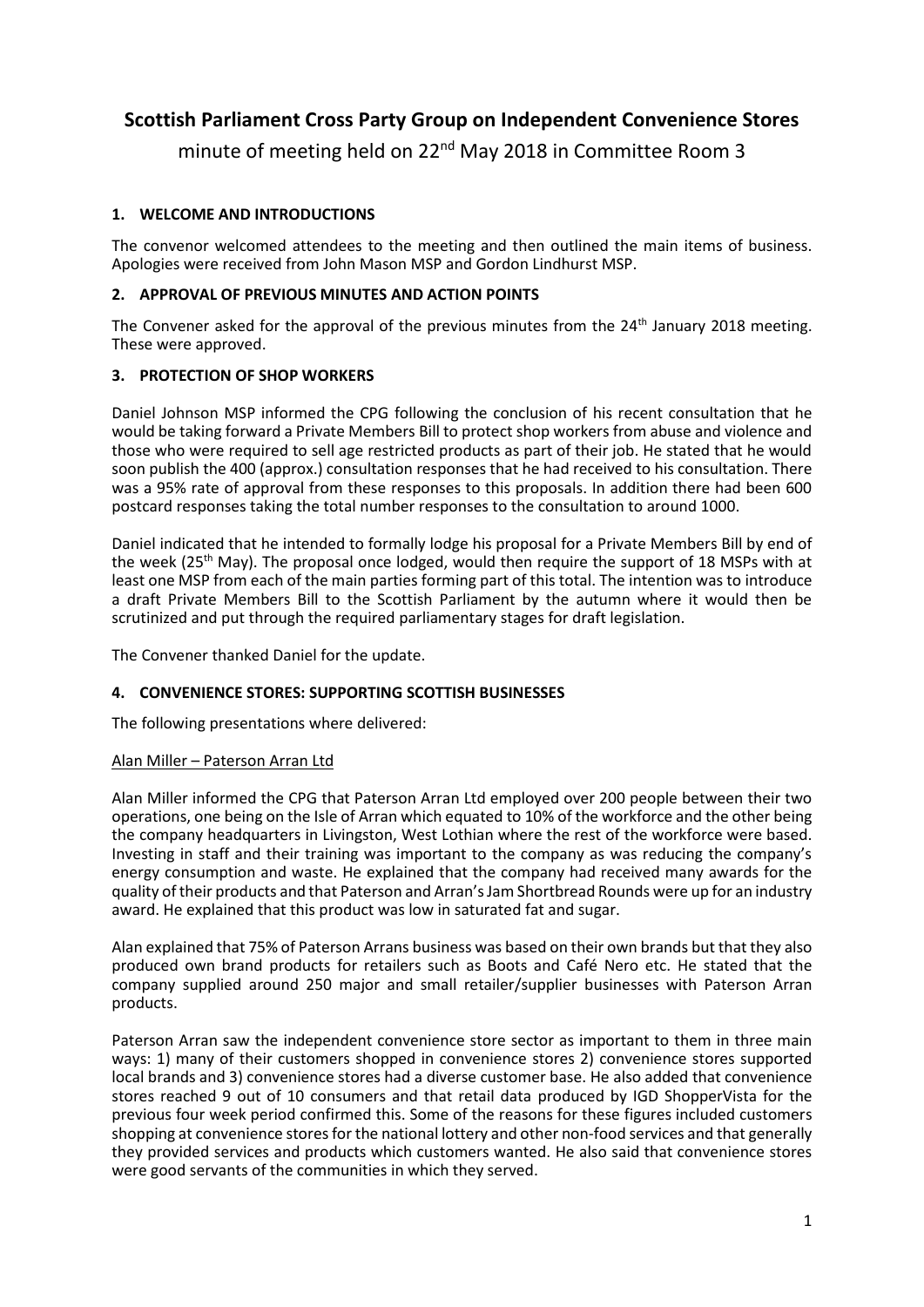Alan stated that while Paterson Arran could survive without convenience stores this would restrict the company's ability in reaching consumers.

The Convener thanked Alex for his contribution.

#### Don Henderson – Goodfellow & Steven

Don Henderson explained they were a family owned bakery business which owned 19 of its own shops (located from Stonehaven to Edinburgh), employed over 160 staff and had an annual turnover of around £5m and were a profitable business. He said that as a business they were incredibly independent and were proud of their partnership with Scotmid which saw them supplying 37 of their stores. This relationship with Scotmid had helped their business to grow.

Don stated that Goodfellow & Steven's experience as a business would help them face the new challenges going forward such as: the National Living Wage, pension costs, prices of ingredients, online shopping reducing footfall on the high street, Brexit and associated implications for their valued EU staff. The business needed to aim to be more mechanized in production so as to make savings. He said that they needed to keep their differentials so as to remain lean and competitive.

Other keys issues flagged up were as follows: 1) more help was required to help traditional businesses to survive e.g. more support needed from Scottish Enterprise and the Scottish Parliament etc. 2) Regulations on businesses were an ongoing problem 3) bakery products were now being seen as unhealthy food in some quarters and this was a challenge they had to face. A key action would now be about getting the message across that they produced wholesome, freshly made food.

Don thanked the CPG for their time and the Convener thanked him for his contribution to proceedings.

#### Alex Dalglish – Vertex

Alex Dalglish informed the CPG that he set up Vertex Refrigeration, Air Conditioning and Shopfitting in 1996 having originally started out in 1976 as an apprentice refrigeration engineer before then moving into the sales side of this and then becoming a branch manager. By the time of the recession Vertex employed around 50 staff and while this was a challenging time the business successfully got through it.

Since joining SGF Vertex had targeted multiple retailers for potential business and this had worked very well. He explained that Vertex made £7m in annual turnover compared to around £4.9m during the 2009 recession. He stated that 90% of his business was now coming from the convenience store sector.

The Convener thanked Alex for his contribution.

#### Sarah Lowry – Fresh On The Go Ltd

Sarah explained that her business was a relatively 'baby' company as it had only been started four years ago. Previously she had worked for United Whole Scotland liaising with convenience stores and while in that job noticed that there appeared to be a gap in the market for coffee-on-the-go within retail outlets. She stated that she decided to start up her own business to fill this gap in the market given that the bigger players in the market tended to cherry pick where to provide coffee-on-the-go. She stated that a successful businessman, John O'Brien, invested in her business to help to get it started and also thanked Anas Sarwar MSP for his support.

Sarah informed the CPG that her business was very reliant on the convenience store sector and its customer base. She stated that 400 convenience stores were being supplied with her machines and that they were supplied to stores on a revenue sharing business model. These machines were selfservice and customers paid at the till. She commented that it was fitting that SGF was administering the Scottish Governments the Food-to-Go grant scheme.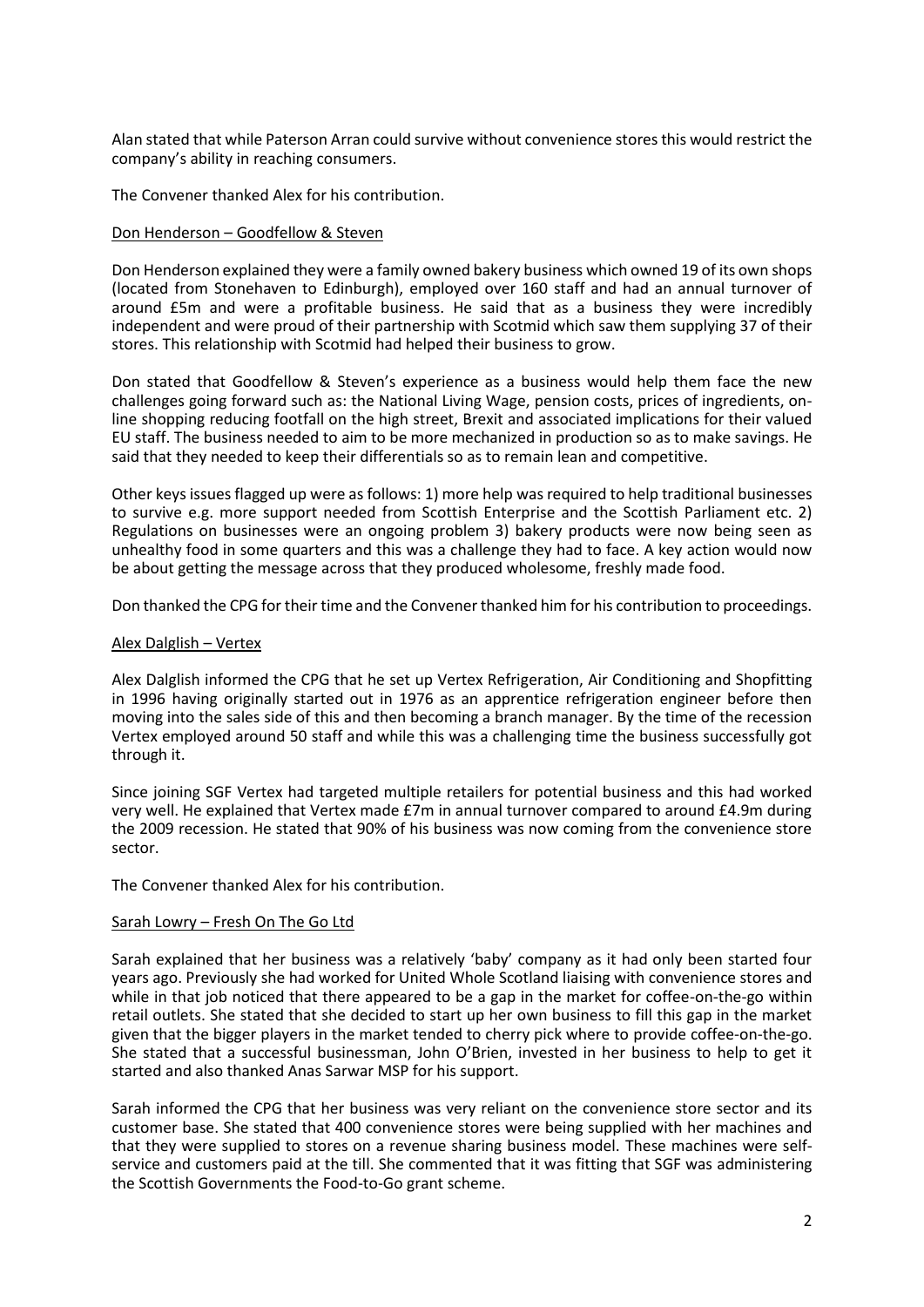She explained that her machines had a hot water button which allowed convenience stores to add 'bolt-on' products to their food-to-go offering e.g. customers could use the hot water from her machines to eat Pot Noodles bought in-store. Each machine recorded every time it was used and so helped to monitor sales trends and to provide analytical data back to clients.

The Convener thanked Sarah for his contribution.

#### **5. QUESTIONS AND ANSWERS**

The Convener then invited comments and questions.

Anas Sarwar MSP thanked Sarah Lowry for her kind comments about supporting her but also stated that he wanted to thank everyone for their informative presentations.

Harris Aslam stated that he relaunched his own business in 2014 and wanted to thank the four speakers for supplying his business with their products and those other businesses represented in the room who also provided him with their products.

Ferhan Ashiq referenced the points made by Don Henderson about the challenges presented by the National Living Wage and government regulations. He stated that these issues required further assessment in terms of their potential implications for convenience stores.

Jim Maitland commented that he felt that in terms of financing for businesses that banks were holding them back. In his opinion their treatment of SME's was disgraceful. He stated that a serious look was required in terms of what was available to SME's from banks.

The Convener highlighted that the Scottish Parliament's Economy, Jobs and Fair Work Committee were presently looking at the impact of bank closures on local businesses, consumers and the Scottish economy. He stated that similar issues to those by Jim Maitland had been raised.

Pete Cheema indicated that it was not just the issue of bank closures that was important but also the services that they offered to customers. He stated that the Scottish Grocers' Federation had met with the Head of Retail at RBS in London and also other RBS officials in Scotland to discuss these concerns.

Mike Gordon stated that the success of businesses (such as Goodfellow & Steven) was important for the convenience store sector. Differentiation was key for convenience stores as it enabled them to be stand out from the multiples.

Don Henderson informed attendees that Scotmid came to Goodfellow & Steven and helped their business. He was grateful that Scotmid hadn't went elsewhere and today his business was offering a wide range of products.

John Lee asked the four speakers for their views how important finance was for their respective businesses.

Alan Miller (Paterson Arran) stated that there was no shortage of banks wanting to lend to his business. He stated that they had built up their balance sheet and so did not need to attend golf days run by the bank.

Sarah Lowry (Fresh On The Go Ltd) indicated that she found it daunting when approaching banks to seek financing from them.

Don Henderson (Goodfellow & Steven) stated that in his view banks gave businesses money when the sun was shining but took it back when it rained. He added however that his business received offers for financing from the banks all the time due to how strongly it was performing.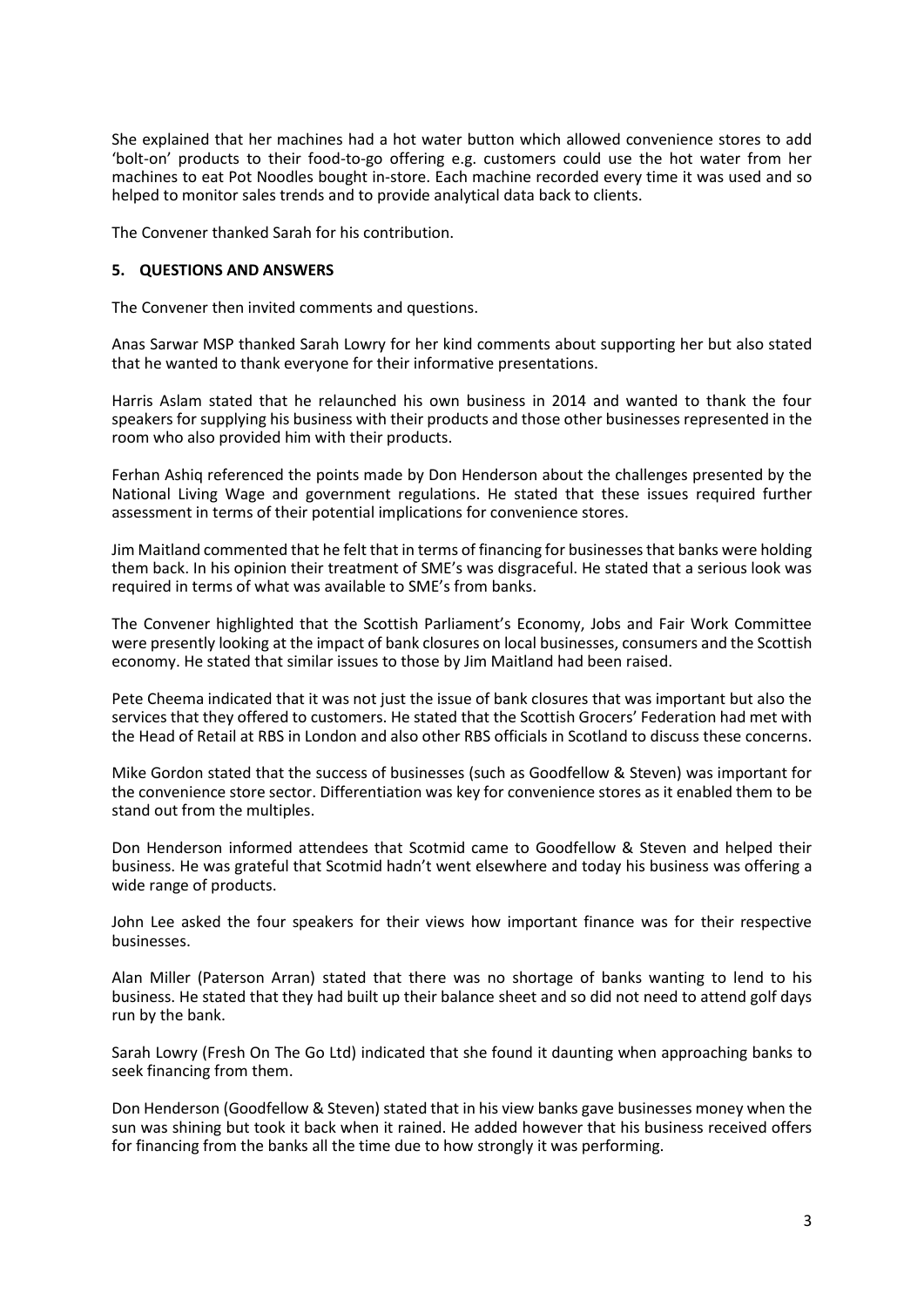Alex Dalglish (Vertex) commented that his business operated with an overdraft but that it was insufficient for their purposes. Seeking finance from banks was not any easy experience and stated that they made you feel as if they were doing you a favour by helping you out. He added that given this experience they tried to source financing through private funding.

The Convener had asked if any of the speakers had received support from Scottish Enterprise.

Sarah Lowry informed attendees that she had received no support from the Scottish Enterprise regional development fund.

Don Henderson indicated that had not received much support from Scottish Enterprise and that in his view they approached his business with a 'they survive or don't survive attitude'.

John Lee raised the question as to the potential as to how far coffee as a product could go?

Sarah Lowry commented that her business was focussed on the coffee-to-go market and that they were stocking retailers with their machines and convenience stores as they were her key routes to market.

John Lee raised the question about the possible implications of the Scottish Government/ UK government health agendas for food products?

Alan Miller stated that Paterson Arran now used rape seed oil to reduce the butter content in their products and to make them healthier. He indicated at customers still kept coming back to buy their products after these adjustments to the ingredients. He highlighted that the sugar content in their shortbread was only 17% and that this was well ahead of the Public Health England targets. He commented that Paterson Arran were not allowed by law state on their products that they contained less than 3% saturated fat.

Pete Cheema informed attendees that the retail industry had already done a lot of work to reduce fats and trans fats in products but that not enough had been done to highlight all the positive work carried out. He stated that the industry needed to inform the Scottish Parliament of the work which they had already undertaken on this.

The Convener stated that the CPG allowed the Scottish Grocers' Federation to present views from the convenience store sector. He added that the Scottish Parliament Economy, Jobs and Fair Work Committee would, later in the year, be conducting an inquiry on business support issues. At that point calls for evidence would be issued and that everyone present at the CPG and the public more widely would be welcome to actively participate in this process. Further details would available on the Scottish Parliament website in due course.

Mike Gordon made the point that there had been continual changes in the use refrigeration gasses.

Alex Dalglish commented that gas R404A was due to be phased out by January 2020 with potentially Co2 as a replacement solution to this. He also mentioned that as the gas R404A supplies decreased overtime the cost per kilo would rise. He stated that at present this gas cost £60 a kilo. If a retailer could not source a gas solution for refrigerators they would instead need to change their kit altogether.

Sarah Lowry stated that for her recycling coffee cups was an important issue. She highlighted that every normal cup was recyclable but that the problem lay the collection process. She indicated that there were four mills in the UK who could carry out the recycling work and who were wanting the cups. She mentioned that there was a cost involved in getting the cups to these mills and that she was presently in discussions with Zero Waste Scotland about these issues.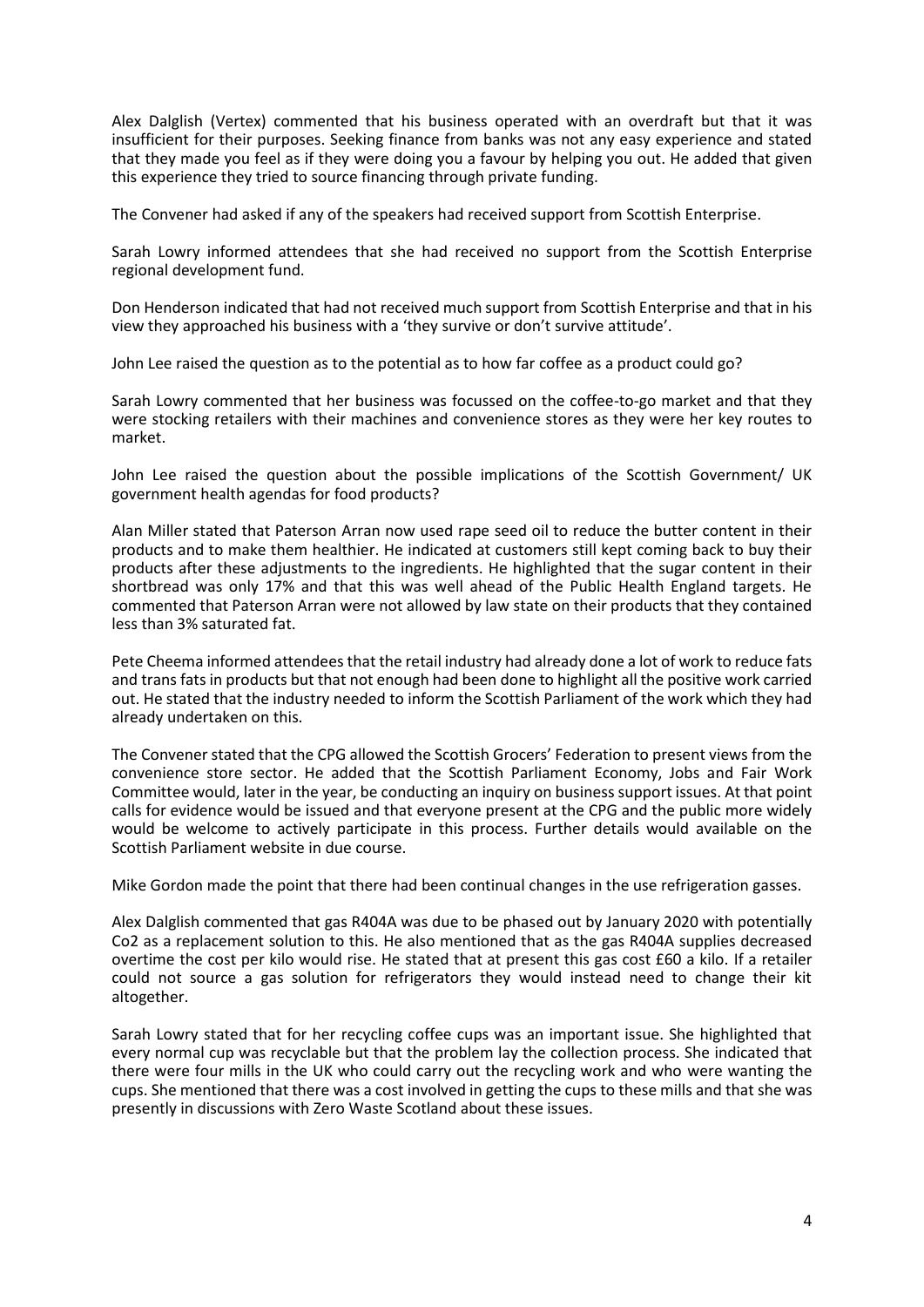# **6. ANY OTHER BUSINESS**

The convenor asked members if they had any other business.

John Lee stated that MSPs needed to get behind the forthcoming proposal on the Protection of Retail Workers which would soon be lodged by Daniel Johnson MSP.

The Convener stated that he could – should the CPG wish – request a Scottish Government Minister to speak to the CPG on a topical issue should they so wish as long as enough led-in time was given beforehand.

Dennis Williams suggested that a potential topic for discussion at a future CPG meeting could be the Scottish Government's Diet and Obesity consultation.

Pete Cheema asked the Convener if the UK Government had responded to letter sent to it on behalf of the CPG by Keith Brown, Cabinet Secretary for the Economy, Jobs and Fair Work.

The Convener stated that no response to date had been received and would follow up on this.

# **7. DATE OF NEXT MEETING**

The date of the next meeting was Tuesday 18<sup>th</sup> September 2018 in Committee Room 3.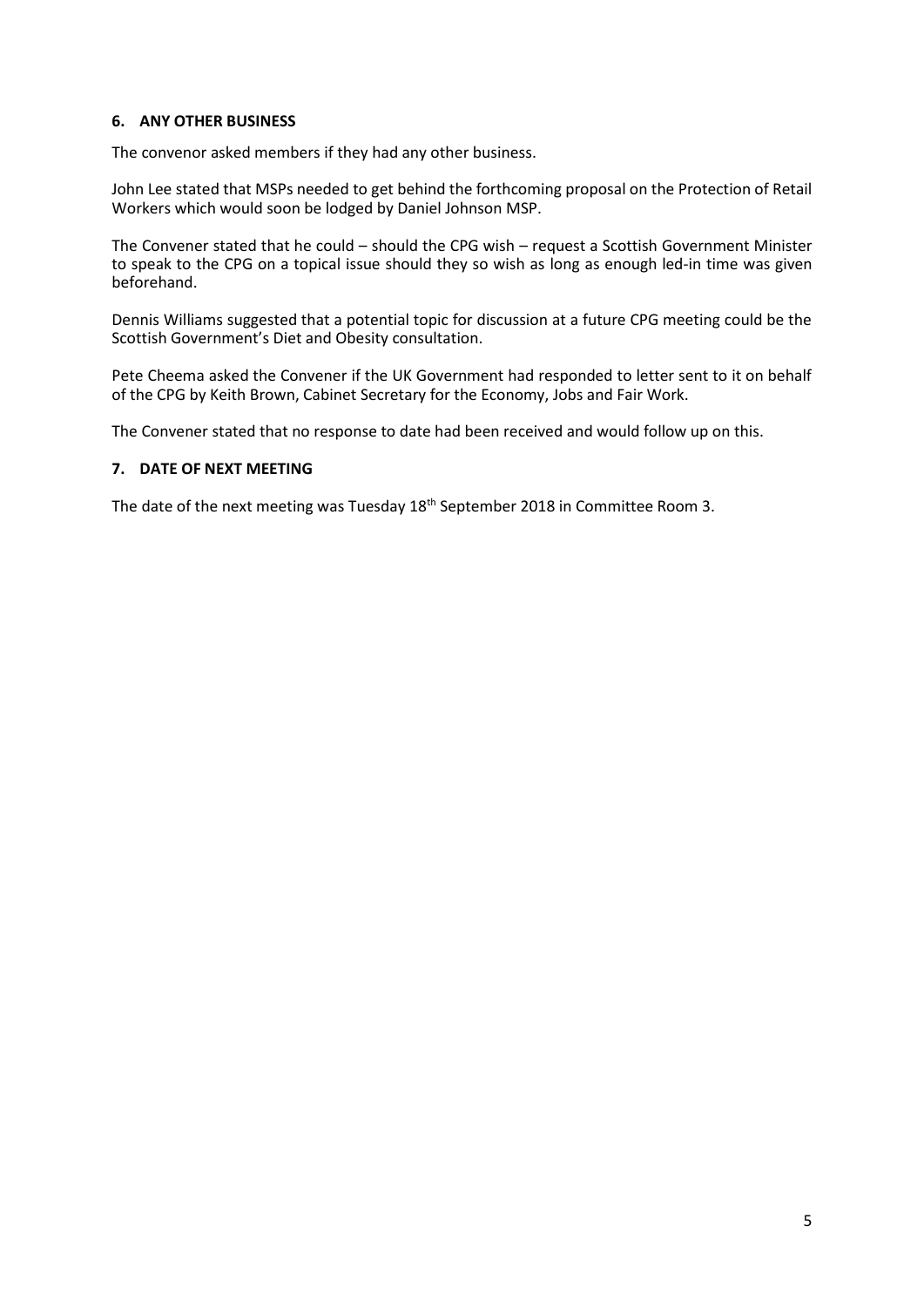# **Appendix A – Attendance List**

|                                                           | <b>CROSS PARTY GROUP ON INDEPENDENT CONVENIENCE STORES - 22</b> |  |
|-----------------------------------------------------------|-----------------------------------------------------------------|--|
| <b>MAY 2018</b><br>LIST OF ATTENDEES (DRAFT VERSION ONLY) |                                                                 |  |
|                                                           |                                                                 |  |
| <b>NAME</b>                                               |                                                                 |  |
|                                                           |                                                                 |  |
| <b>Gordon MacDonald</b>                                   |                                                                 |  |
| <b>Richard Lyle</b>                                       |                                                                 |  |
| Daniel Johnson                                            |                                                                 |  |
| <b>Gillian Martin</b>                                     |                                                                 |  |
| Anas Sarwar                                               |                                                                 |  |
| <b>MEMBERS</b>                                            |                                                                 |  |
| <b>NAME</b>                                               | <b>ORGANISATION</b>                                             |  |
| Ferhan Ashiq                                              | Shads Supermarket LLP                                           |  |
| <b>Antony Begley</b>                                      | 55 North Ltd                                                    |  |
| Dan Brown                                                 | Lothian Stores                                                  |  |
| Gillian Edgar                                             | <b>Healthy Living Programme</b>                                 |  |
| Kathryn Neil                                              | <b>Healthy Living Programme</b>                                 |  |
| <b>Yvonne MacDonald</b>                                   | <b>Healthy Living Programme</b>                                 |  |
| John Lee                                                  | SGF                                                             |  |
| Pete Cheema                                               | SGF                                                             |  |
| Mike Gordon                                               | Scotmid                                                         |  |
| Jim Harper                                                | Scotmid                                                         |  |
| Luke McGarty                                              | <b>SGF</b>                                                      |  |
| Abdul Majid                                               | <b>NISA Bellshill</b>                                           |  |
| Dennis Williams                                           | <b>Broadway Premier</b>                                         |  |
| <b>NON MEMBERS</b>                                        |                                                                 |  |
| <b>NAME</b>                                               | <b>ORGANISATION</b>                                             |  |
| Cat Hay                                                   | Food & Drink Federation Scotland                                |  |
| <b>Wendy Craig</b>                                        | Camelot                                                         |  |
| Lindsay Mennell                                           |                                                                 |  |
| Keating                                                   | Imperial Tobacco UK&I                                           |  |
| Matthew Lynas                                             | <b>Scottish Grocer</b>                                          |  |
| <b>Greg Deacon</b>                                        | Camelot                                                         |  |
| Alan Miller                                               | Paterson Arran                                                  |  |
| Don Henderson                                             | Goodfellow and Steven                                           |  |
| Sarah Lowery                                              | Fresh on The Go                                                 |  |
| Jim Maitland                                              | <b>NFRN</b>                                                     |  |
| Michael McDougall                                         | <b>TLT LLP</b>                                                  |  |
| David Woodrow                                             | <b>NFRN</b>                                                     |  |